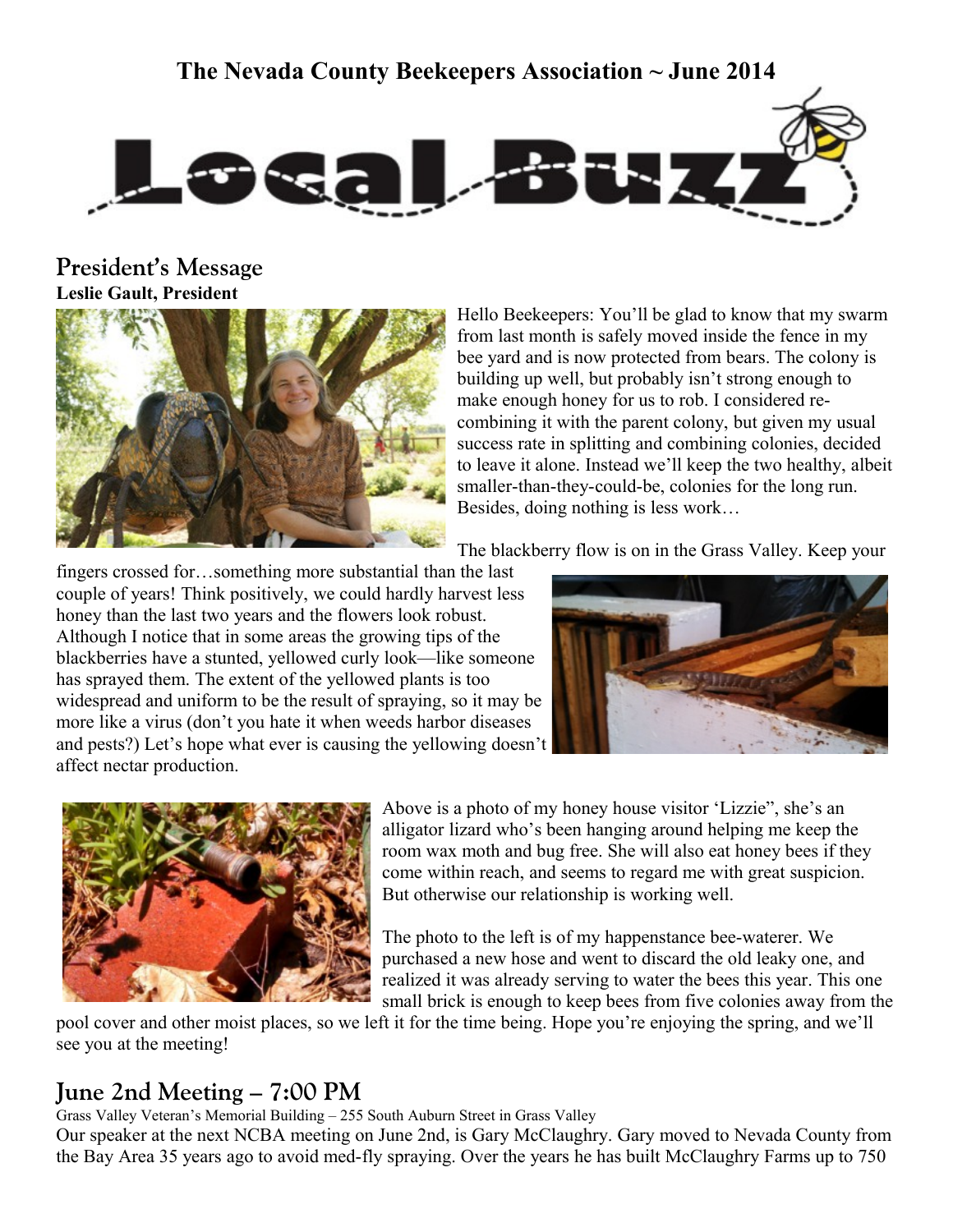colonies at last count. He will be speaking to us about making honey and keeping bees healthy in our area. Gary loves to talk about bees and it should be a great program.

# **No-host Dinner at Marias in Grass Valley**

If you are interested in joining us for a no-host dinner at Marias restaurant, at 5:30, on Monday the 2nd of June, please RSVP to Brion Dunbar at 559-1422, or email at [brion@bourbonhillbees.com.](mailto:brion@bourbonhillbees.com) Marias is located at 226 E. Main Street in Grass Valley.

# **Beekeeping at the State Fair**

Nevada County's exhibit at the California State Fair in Sacramento July 11-27 this year will feature a 4' by 6' panel about beekeeping in Nevada County. The exhibit is being put together by the Nevada County Board of Supervisors office. If you have an outstanding high resolution photo or an amazing fun fact about Nevada County beekeeping you think is worthy, let president Leslie Gault know!

## **Association Logo Contest**

(Please note the clarification to the Logo Contest flyer that was handed out at the last meeting—immediate family members of NCBA members in good standing may participate also.)

The Nevada County Beekeepers Association (NCBA) is sponsoring a contest for creation of a logo to represent the Association. The winning logo will be used on the Association's website, newsletter, and other applications. Contestants must be NCBA members in good standing, and immediate family members of NCBA members may enter also. Please submit a large and small printed copy of your logo, plus an electronic version on memory stick, to NCBA President Leslie Gault, PO Box 548, Chicago Park, CA 95712. Submissions may also be brought to the June or July meetings. Your name and phone number must be on all three items. One printed copy must be approximately 2'" by 2", and the second approximately 8" by 10". The electronic copy must be openable in Microsoft Word.

### **The DUE DATE for submissions is MONDAY JULY 7th, 2014. NO EXCEPTIONS!**

A committee of NCBA Board Members will consider all submissions and choose the top 3, 4, or 5, depending upon number and variety received. In choosing the top logos, among other things, the Board will be looking for:

- General appeal of logo
- Quality of artwork
- Ability of logo to convey regional beekeeping activities
- Clarity of logo in both large and small print
- Ease of reproduction of logo

The winning logo will then be chosen from among the top logos by a popular vote of the fair-goers at the 2014 Nevada County Fair, August 6-10. The winning artist will receive recognition for her/his artwork and a free one year membership to the NCBA!

Submissions may not be copyrighted. The winning logo will become the property of the NCBA.

# **Minutes from Last Meeting**

### **Jack Meeks, Secretary**

President Leslie Gault opened with Q&A

Pres. Gault asked for graphic logo designs for our BUZZ and Website. Any and all logo designs are requested, to be chosen for our media.

Finance Janet Brisson AprilStartBal \$4715.11; Rec \$402.18; Exp \$209.80; EndBal \$4907.49.

PROGRAM Randy Oliver presented "Summer-Fall Beekeeping" with photos and charts including the flowers and herbs bees prefer, such as White Dutch clover- when it's tall. Oxalic acid is excellent when brood is a minimum, August and December. Deformed wing virus causes bees walking on ground.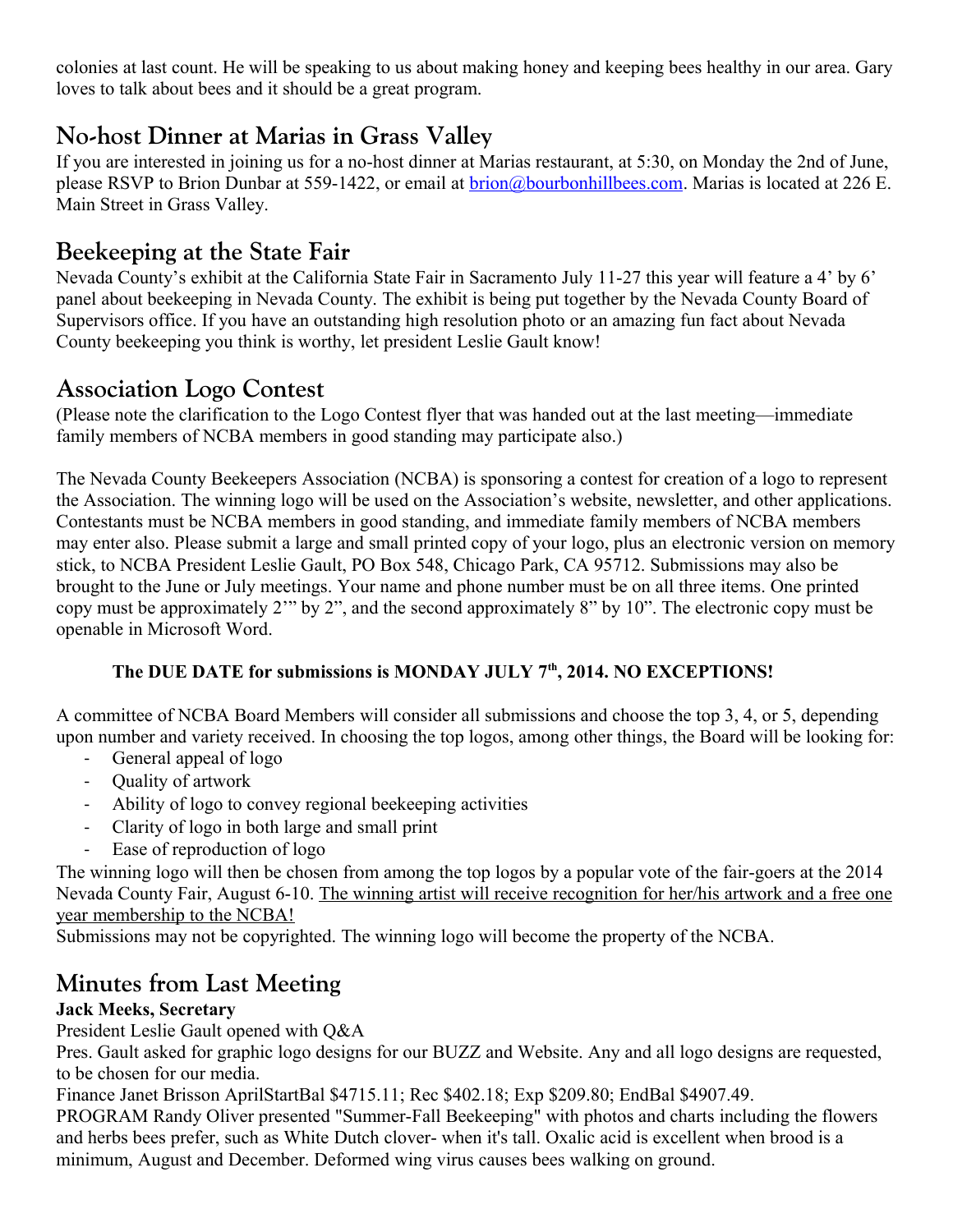## **Potluck at the Fairgrounds – August 3rd**

#### **Karla Hanson, Coordinator**

August  $3^{rd}$  is the Potluck BBQ for the fair. Which EVERYONE is welcome to come to. The more the merrier... Come help clean up the bee booth at 5:00PM and then dinner starts at 6:00PM. Enjoy an evening with fellow beekeepers. It's always an evening of learning something new, having fun, lots of laughter and plenty of good food. The club furnishes the gourmet hot dogs, hamburgers or vegetarian meat substitute when asked. With all the fixings too! Contact Karla Hanson at (queeneez@att.net) know if you are coming and what kind of meat you prefer.

## **Bee Bits**

#### **Randy Oliver, Contributor**

As this odd season progresses, it just keeps getting stranger and stranger. Normally, I observe our Himalayan blackberry to begin flowering at my low-elevation yards on McCourtney Road a full month before my higher elevation yards around GV and NC. But last week the vines were at exactly the same stage of flowering in both areas. What this presages for our honey flow, I have no idea, but the foragers that I observed appeared to be filling their crops with nectar, and I'm able to shake nectar that tastes like blackberry from colonies in some yards. So I'm guardedly optimistic.

Water for bees will likely be an issue this summer. I suggest that you train your bees to water sources now, before they get hooked on the neighbor's bird water bath. A plastic wading pool with a drip of water, aquatic plants, and floating chunks of pine bark is attractive to bees.

On the pesticide forefront, Dr. Lu of Harvard Medical School released another "study" claiming that neonics caused CCD. Again, his methods and conclusions are an embarrassment to the scientific method of investigation. I posted a critical blog at [http://scientificbeekeeping.com/news-and-blogs-page/.](http://scientificbeekeeping.com/news-and-blogs-page/) Of interest is that after posting my critique, I received appreciative emails from bee researchers from across the country, who thanked me for publicly saying what they felt themselves. Politics are such that many of them feel constrained from saying embarrassing things about a Harvard researcher. Amusingly, one reporter called me and said that he had first interviewed Dr. Lu, and then phoned the USDA lab for their take on Lu's findings. The reporter told me that the USDA had referred him to me; he was curious why our top researchers would steer him to a beekeeper out in the sticks : )

I'm currently writing a series of articles for ABJ covering the history of honey bee domestication, and how this has led to the problems that we're having with bees today. My current article will come out in the June and July issues, and includes some very interesting findings about the genetics of our feral survivor stocks. These findings suggest to me that we should be paying far more attention to those "wild" colonies of bees that have been able to survive despite the impact of varroa.

On the bee nutrition front, the large trial that I ran over the winter clearly demonstrated the benefit of feeding pollen sub in the foothills. But there didn't appear to be any added benefit when natural alder pollen was coming in. I'm starting a new trial this week to confirm that hypothesis. Thanks to those members who helped me set it up.

If you haven't supered up your hives for the honey flow as of yet, I suggest that you do it now! I have no idea whether the honey flow will be weak or strong, or short or long, but if you don't provide the bees with a place to store surplus honey, they won't be able to do so.

I'm always interested in grafting from "survivor stock"—colonies that are productive, gentle, and that have survived for at least two full seasons without mite treatment. Please let me know if you have one (colonies on movable combs only—not bee trees—as I need to be able to graft from a brood comb).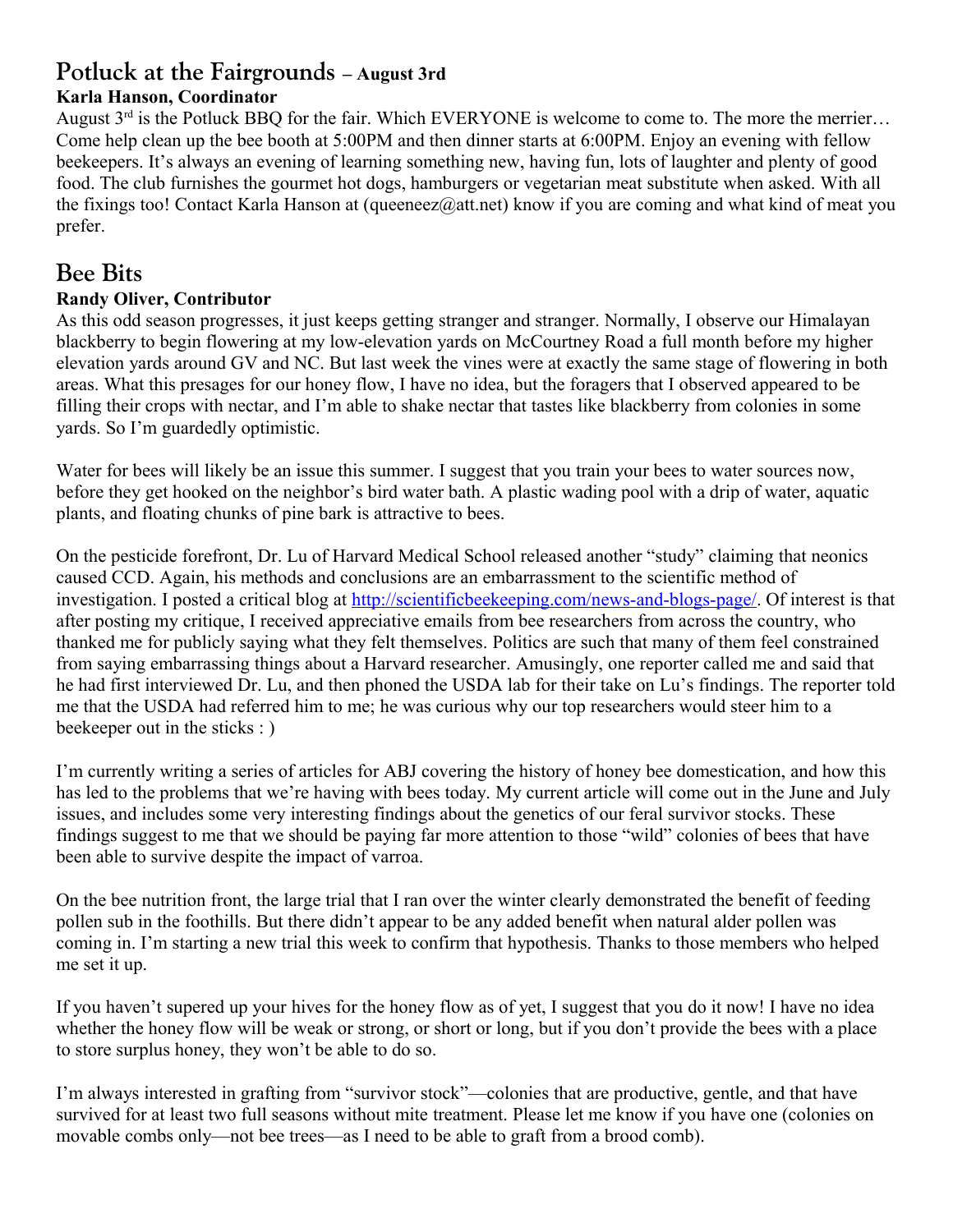## **One Thing I learned about keeping bees this month Brion Dunbar**

This time of year many of us are adding a second box to a single. If you don't have enough drawn comb, your second box has to be made up of frames of foundation. Bees are oftentimes slow to start drawing comb on new foundation. One trick to induce them to move up into the second box and start drawing comb is to 'bait' the box with one of your frames of drawn comb, usually a frame with some brood, from the first box. It makes sense to put this frame in the middle of the top box. So it seemed natural to fill the hole left in the middle of the first box with a frame of foundation. This is what I did on many of my colonies this year.

What I found was that it worked well in the areas where there was a decent nectar flow going on, as the bees drew



out the new frame in the brood area almost immediately. But in some yards where there wasn't a good flow, the bees did not draw out any wax on this frame of foundation in the middle of their brood nest. Of itself not a huge problem, but it turned out to be a barrier the queen did not want to cross. So she was confined to half the lower chamber, and all growth of the brood area came to a halt during this period. Next time in this situation, I think it better to either put the new frame of foundation on the outside of the lower box, or check on whether they are drawing out the foundation in the center, and if not, feed some syrup to the colony.

Pictured is a Tulip tree blossom (Liriodendron) blooming in Nevada City on May 20th. Note the native bee and also four honeybees down in the depths.

## **Beekeeper's Booth Gets a New Roof Karla Hanson**



Many many thanks to Matt Pagan, General Contractor and Ed Pagan, Roofing Contractor for the re-roofing of our Bee booth at the Nevada County Fair Grounds.

The old roof was ripped off last week and then the roofing began. The roof should be completed by the end of May.

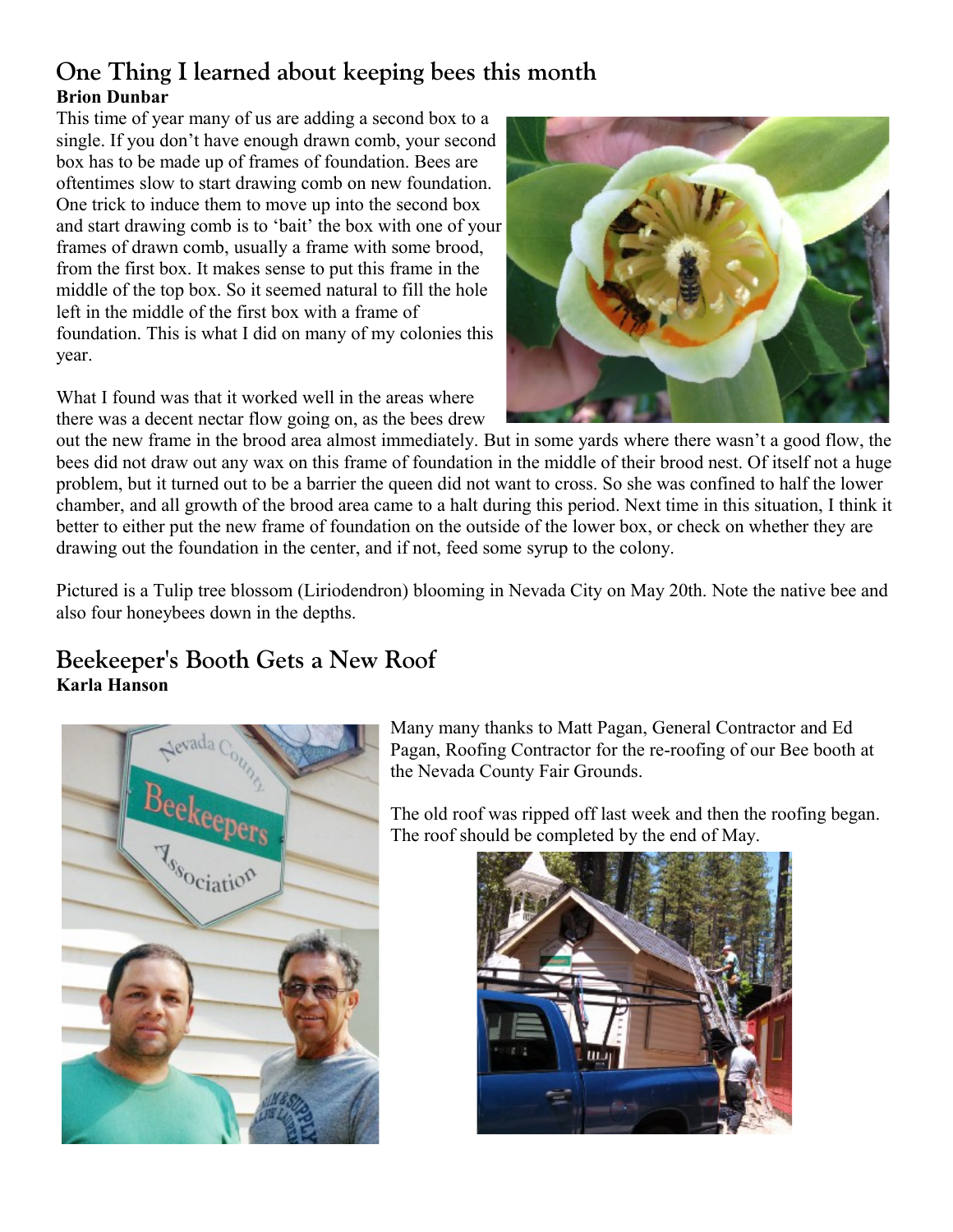### **Country Rubes Combo Screened Bottom Boards**

Special NCBA Club Price! Call Janet for details. 530 913-2724 or [rubes@countryrubes.com](mailto:rubes@countryrubes.com)

### **Honey Extraction House**

A to Z Supply has a honey extraction house available for rent. Equipment is provided and the room is heated and there's lots of hot water for clean up. For more information: 530.273.6608



Used 1 year, good shape. \$8. Call Brion at 530/470-8691

----------------------------------------------------------------------------- Advertising space (3" by 2") is available here and need not be bee-related. Advertising rates are \$7 per year for NCBA members and \$16 per year for non-members.

#### A to Z Supply $\Box$ 13396 Ridge Road

Grass Valley, CA 95945 530-273-6608/274-3871



#### **NOW CARRYING A FULL LINE OF BEE KEEPING SUPPLIES STOP BY AND CHECK IT OUT.**

HOURS: M-F: 730 AM-530 PM SAT: 8 AM-5 PM **SUN: 9 AM-4 PM** Www.atozsupply.com sales@atozsupply.com



## **Sacramento Beekeeping Supplies**

- Complete line of all beekeeping supplies
- American dealer for Sheriff suits
- Gifts—bee themed children's wear, tableware, garden décor
- Books—children's beekeeping, homemade cosmetics, candles
- Beeswax candles, molds, waxes, dyes, scents, and wicks
- Honeycomb sheets for rolling candles—35 colors

2110 X Street, Sacramento, CA 95818 (916) 451-2337 fax (916) 451-7008 Web page at [www.sacramentobeekeeping.com/](http://www.sacramentobeekeeping.com/) email: inf[o@sacramentobeekeeping.com](mailto:%20info@sacramentobeekeeping.com) Open Tuesday through Saturday 10:00 – 5:30 Mail Orders Receive Quick Service

# **From the Librarian**

#### **Tynowyn Slattery**

It would be extremely helpful to have a person, interested in books and who can make it to most of the meetings, help in the library. If you think you would like the opportunity, please talk to Tynowyn Slattery during the break.

Remember...If you can't make meetings to return books, you can always mail them to:

Tynowyn Slattery, 20493 Rome Road, Nevada City, CA 95959 [swoolman@saber.net](mailto:swoolman@saber.net) ~ 530-265-6318

The Nevada County Beekeepers Association library is located in the foyer of the building. Our Librarian, Tynowyn Slattery (left), is usually available before and after meetings to help club members find both children and adult books, DVD s and videos on beekeeping. Stop by and browse the library!